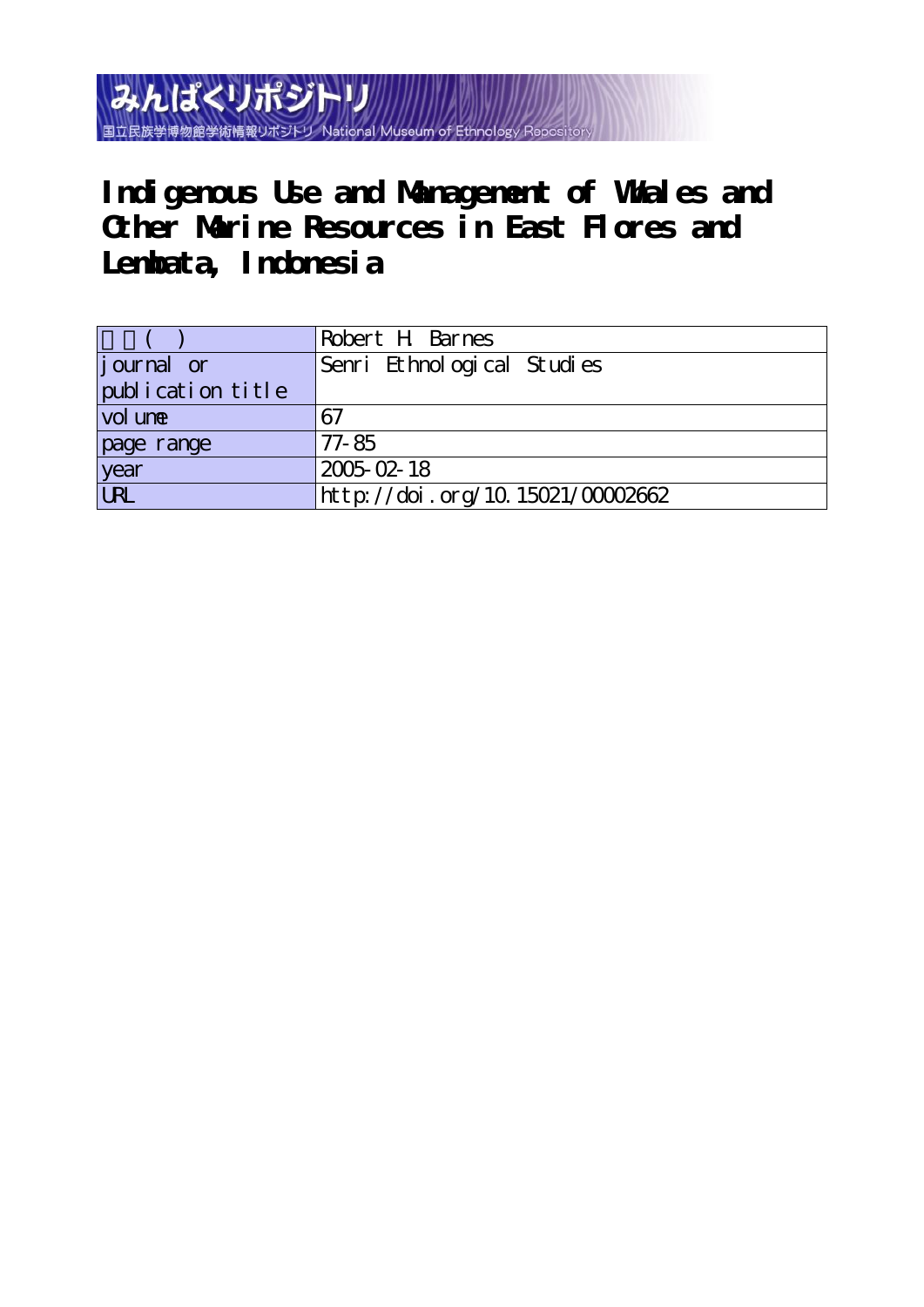SENRI ETHNOLOGICAL STUDIES 67: 77-85 @2005 Indigenous Use and Management of Marine Resources Edited by Nobuhiro Kishigami and James M. Savelle

# **Indigenous Use and Management of Whales and Other Marine Resources** in East Flores and Lembata, Indonesia

**Robert H. Barnes** University of Oxford

## 1. Introduction

2. Factors Affecting the Catch

3. Resource Use

4. Resource Management and Conservation

5. Conclusion

#### 

## 1. INTRODUCTION

On the south coast of the small island of Lembata, there is a small village, Lamalera, whose residents hunt sperm whales in sailing boats. This activity has brought it a degree of fame internationally and made it the most important tourist destination in the region. Their way of life has been depicted in television films in Britain, Japan and Germany. Lamalera seems to be a favorite of Japanese tourists in particular, and at least two books in Japanese have been written about it [KOJIMA and EGAMI 1997; KOJIMA and EGAMI 1999]. I have also published extensively about this village and its fishery [see in particular BARNES 1991 and 1996].

Of course, the people of Lamalera harvest many other sea resources, including other varieties of whales and porpoise, rays, sharks and many other varieties of fish, and sea turtles. For the most part, villagers derive their subsistence from marine resources and from vegetable foods received in trade for fish and meat from the fishery. The people of Lamalera rarely hunt terrestrial animals. Therefore, in this paper, the terms 'large game' and 'large animals' refer to large rays, large sharks, and other large fish, large porpoises and whales, large turtles, etc.; the terms 'small game' and 'small animals' refer to small rays, small sharks, and other small fish, small porpoises, small turtles, etc.

Lamalera is not the only whaling village in the vicinity. Residents of Lamakera, Solor also occasionally capture whales, although different species than the residents of Lamalera hunt. In addition, the many coastal villages of the islands take large numbers of fish and occasionally dugong. For example, the census bureau of the East Flores Regency reported that 10,472 tons of fish were caught in the regency in 1997, although how it arrived at the figure is unclear, since most fish caught are likely unreported [BADAN 1998: 170].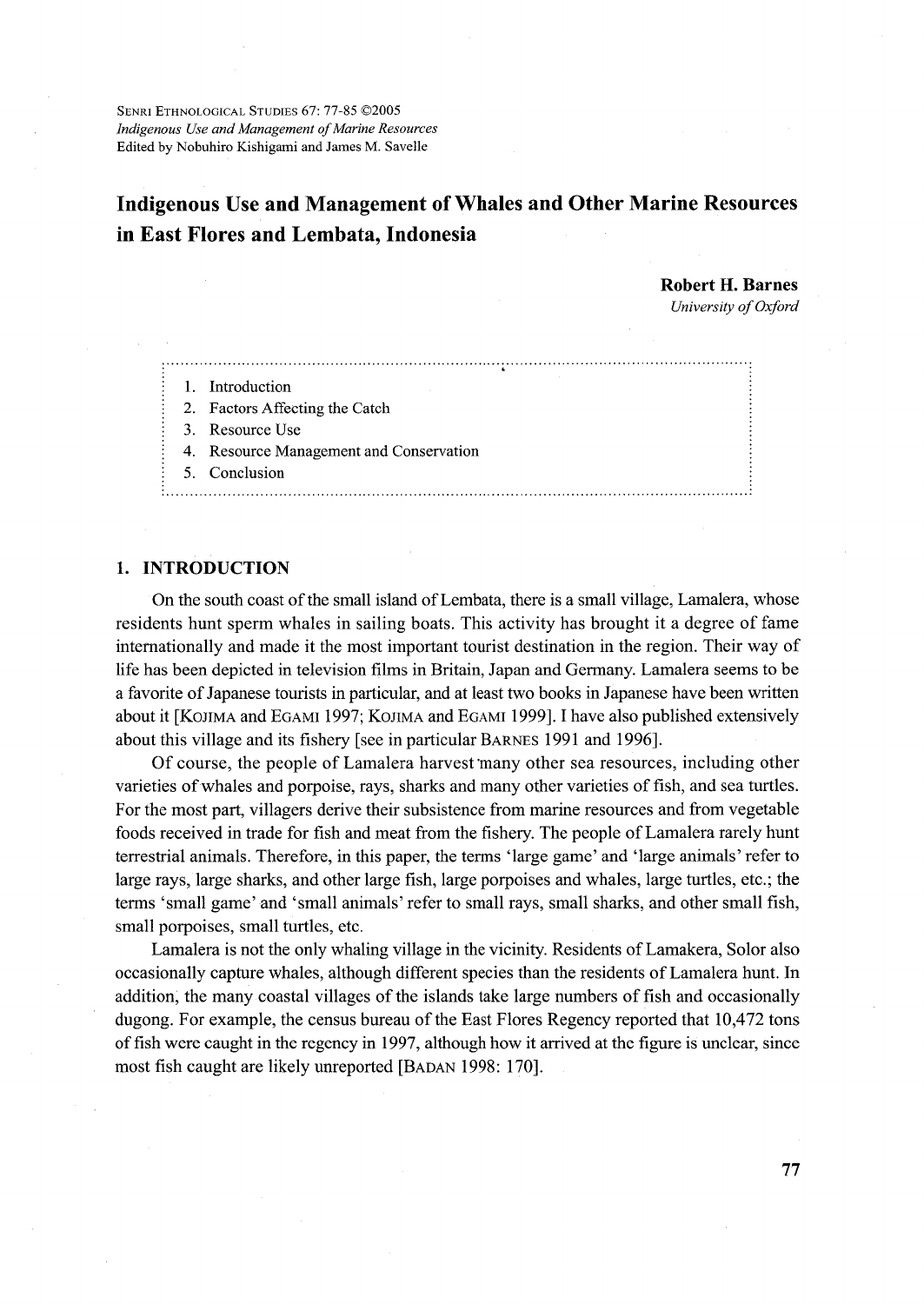### 2. FACTORS AFFECTING THE CATCH

 I have previously described how modern economic activities tend to place the subsistence fishery under duress and limit the use of the traditional boats built for whaling; on the other hand, economic difficulties at the national level such as those Indonesia has been experiencing since 1997 may force some to return to subsistence fishing, at least temporarily [BARNES 1996: 341-343]. I have also shown that there have been considerable fluctuations in the numbers of boats in use and the size of the catch over the past 1OO years. In 1894 the missionary Winljes counted thirty-eight boat sheds used for storing the large 10 meter long boats intended for whaling lined along the back of the beach [WiNTJEs 1894: 29]. If most of these sheds were occupied by boats then in use, this number justifies Heslinga's comment that the boat sheds were abundant because each family required the use of at least one boat [HEsLiNGA l891: 73]. By comparison, in 1969, the most successfu1 year in catch in recent decades, there were twentynine boats on the beach, of which twenty-five were in active use. By 1982 the number of active boats had fallen to fourteen. In 1987, after two boats were permanently dismantled, the number ofboats fell to twenty-seven, while the number in active use rose to fifteen. In 1995, the governor of the Province of Nusa Tenggara Timur provided a subsidy of Rp 2,500,000 (\$1,100 U.S.) a year on a rolling basis for the rebuilding of the boats. The effect of these subsidies was an increase in boats in service to 18 in 1996. This number rose to 19 by 1998, and although the subsidies ceased byl999, the number of active boats reached 20 that year. In 2001 there were still 20 serviceable whaling boats. In addition, by 1999 there were an additional eight boats of similar size which had been constructed so that they could be powered by outboard motors, rather than sails and paddles. The latter are not used for hunting sperm whales, which are capable of sinking or overturning boats and therefore ruining motors, but they are used for other types of game, including killer whales and giant manta rays.

The number of whales the village captures per year can vary markedly (Table 1). In 1966, for example, they took only 15, but in 1969 they caught 56 [BARNES 1996: 311]. In 1983 the total catch of whales fell to 2, but rebounded to 38 in1995 [BARNES 1996: 311]. In 1996 they took at least 12 sperm whales, at least 7 in 1997, 30 in 1998, at least 6 in l999 and in 2000, and at least  $26$  in  $2001$ . The record for giant manta rays is equally varied (Table 1). In 1959 they caught 249, but only 29 the following year. The largest number recorded that I have information on is 360 in 1969 (an exceptional year), and the smallest is 1O caught in 1985. In 1994, manta rays were prolific around Lamalera until August. They had another good year for manta rays in 1995, when they also took over 100 whale sharks. The next year, 1996, was a poor year for manta rays, and some boats took none at all. The years 1998–2001 were all poor years<sup>1</sup>). Villagers attribute their low catch of manta rays in recent years to competition from 'faiwanese fishing ships, which began operations off the village in appreciable numbers in the 1990s. Allegedly, when the ships are around the fish disappear and come back only when the ships depart. The Lamalera villagers retaliate by cutting the faiwanese fishing gear, and in 2000 the acting regent ofLembata, who is from Lamalera, temporarily impounded several of the 'faiwanese ships for fishing there illegally.

Among additional possible causes for the fluctuations in catches, the following (derived from conversations with the fishermen) may be suggested. Over-exploitation of resources by villagers has to be considered, although in general, I am not inclined to credit local exploitation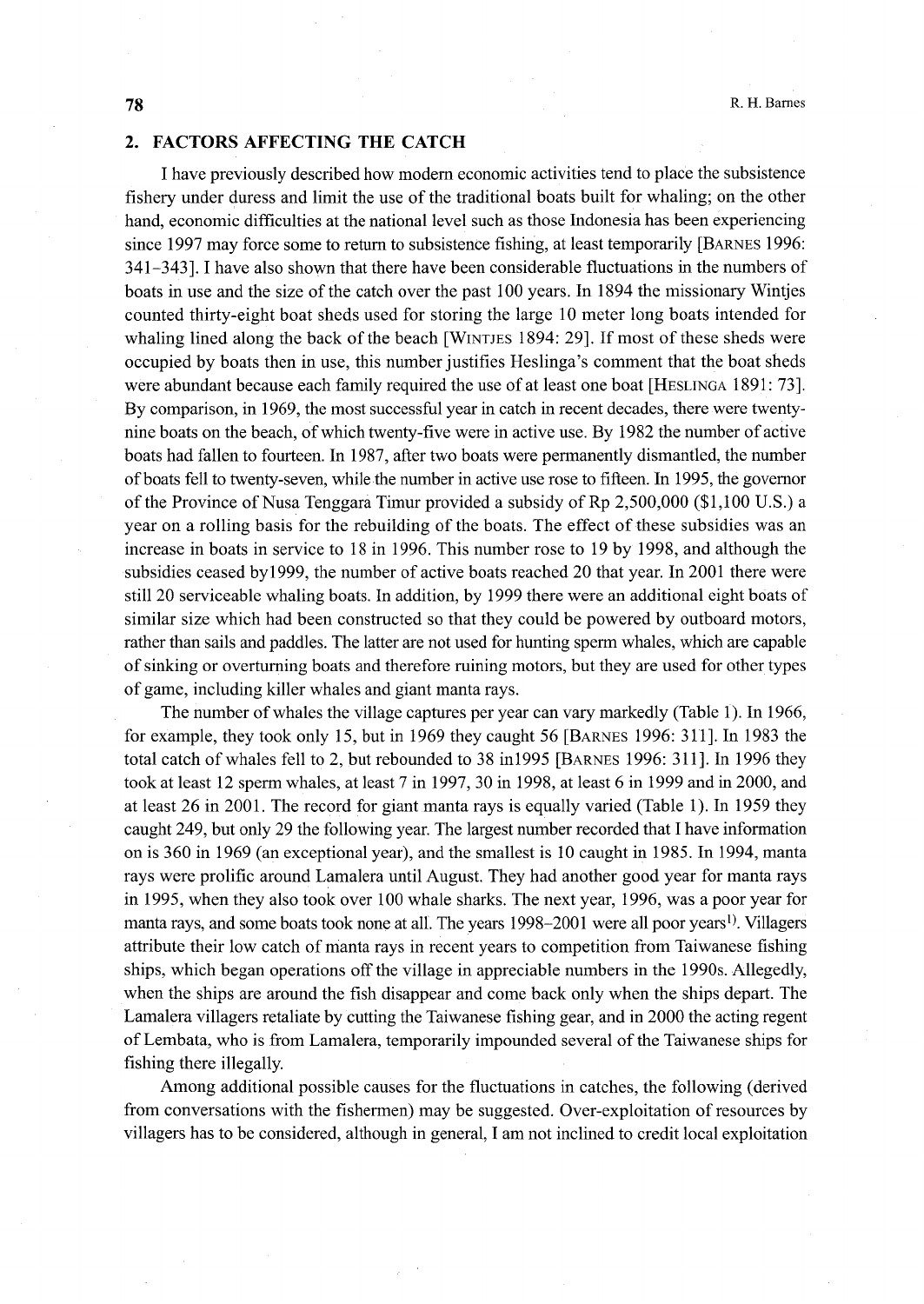| 0.704<br>11,1<br>$rac{1}{2}$ |  |
|------------------------------|--|
| $\ddot{\phantom{a}}$<br>ļ    |  |
|                              |  |
| i                            |  |
|                              |  |
|                              |  |

|                                          | 1959            | 1960           | 1961            | $\geq$          | 1965                     | 1966            | 1976 | 1968          | 1969            | 1970           | 1971 | 1972 | 1973 | 1974 |
|------------------------------------------|-----------------|----------------|-----------------|-----------------|--------------------------|-----------------|------|---------------|-----------------|----------------|------|------|------|------|
| sperm whale                              | 34              | 26             | $\overline{31}$ |                 | $\overline{\mathbf{34}}$ | $\overline{15}$ | 25   | $\frac{4}{3}$ | 56 <sup>1</sup> | 37             | 43   | 36   | 23   | 26   |
| ray (bělel $\tilde{a} + b \tilde{o} u$ ) | 249             | 29             | 87              |                 | 97                       | 195             | 269  | 186           | 360             | 188            | ×    | ∗    |      |      |
|                                          |                 |                |                 |                 |                          |                 |      |               |                 |                |      |      |      |      |
|                                          | 1975            | $\geq$         | 1977            | 1978            | 1979                     | $\geq$          | 1982 | 1983          | 1984            | 1985           | 1986 | 1987 | 1988 | 1989 |
| sperm whale                              | $\overline{21}$ |                | $\overline{21}$ | $\overline{15}$ | $\overline{15}$          |                 |      |               |                 |                |      |      |      |      |
| ray (bělelá + $b\bar{o}u$ )              | ÷               |                |                 | ¥               | 148a                     |                 | 79   | 99            | 62              | $\overline{a}$ | 138a | 225  |      |      |
|                                          |                 |                |                 |                 |                          |                 |      |               |                 |                |      |      |      |      |
|                                          | 1990            | 1991           | 1992            | 1993            | 1994                     | 1995            |      |               |                 |                |      |      |      |      |
| sperm whale                              | $\overline{C}$  | $\overline{4}$ |                 | $\supseteq$     | 27                       | 38              |      |               |                 |                |      |      |      |      |
| ray (bělel $\tilde{a} + b\tilde{o}u$ )   | ÷               |                | $\frac{4}{9}$   |                 |                          |                 |      |               |                 |                |      |      |      |      |
|                                          |                 |                |                 |                 |                          |                 |      |               |                 |                |      |      |      |      |
| *No record. aRecord Incomplete.          |                 |                |                 |                 |                          |                 |      |               |                 |                |      |      |      |      |

 $79$ 

Source: Barnes 1996: 311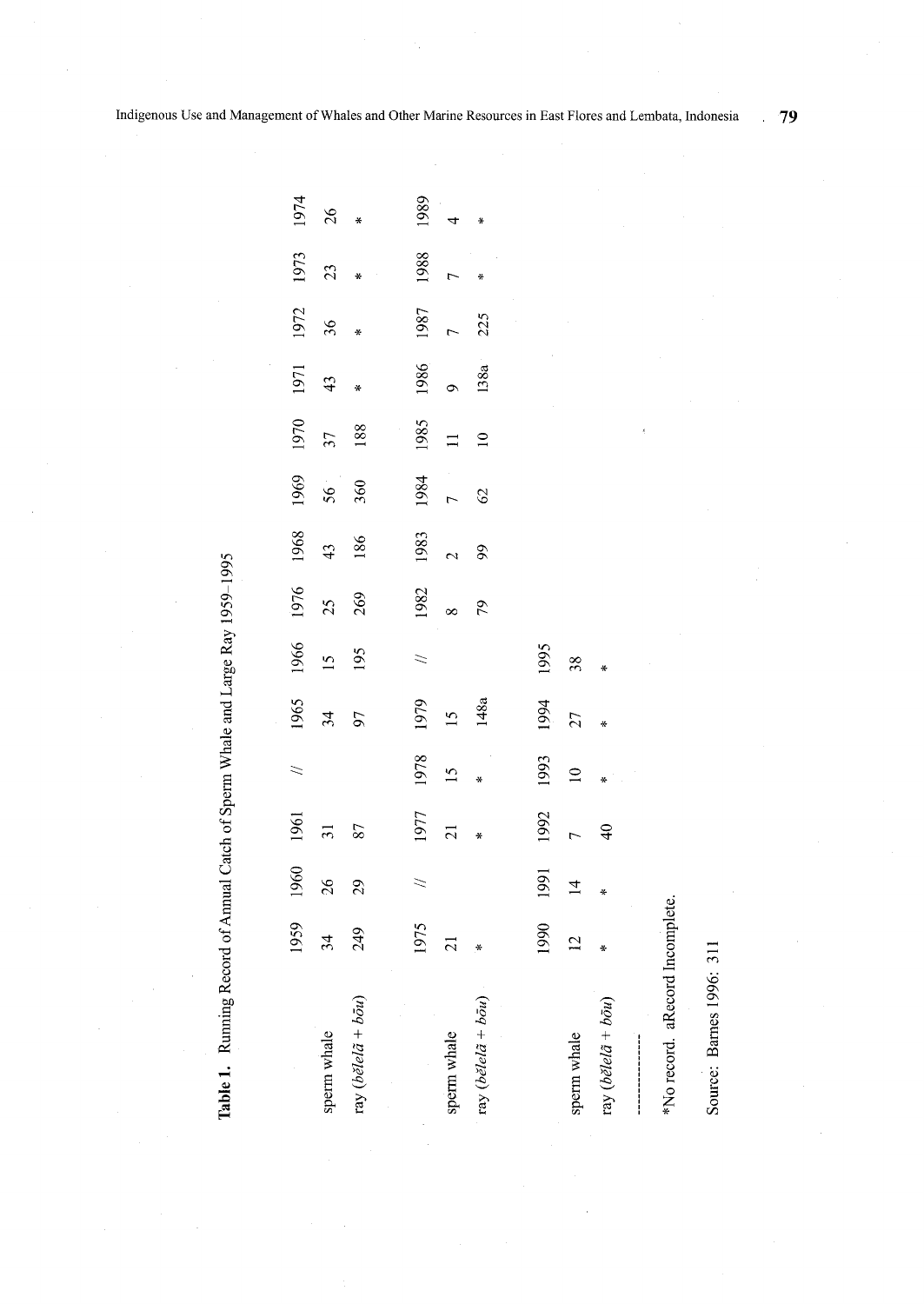as a significant cause of the fluctuations, and the marine biologist who accompanied me to Lamalera in 1979 did not think that the local hunting of whales threatened the stock significantly or that conservation measures were required [HEMBREE 1980: 45]. We actually know very little about natural fluctuations in marine resources in the area, and they may be related to meterological patterns or population dynamics and have nothing to do with over-exploitation. The considerable decline in the number of whales taken in the late 1970s and the early 1980s might have been related to the motorized vessel and whaling gun used in a Food and Agricultural Organization ofthe United Nations project in Lamalera in the mid-1970s, but the trend continued throughout the 1980s, although it reversed somewhat in the 1990s [BARNEs 1984]. The Timor Strait was a popular location for commercial whalers in the early nineteenth century, and records kept in Kupang, Timor showed a marked decline in English and American whalers calling at Kupang during the 1840s and 1850s. Seamen told the authorities that this decline was due to over-hunting, which caused the whales to move away from the area, but in fact, shifts in govemment policies and in the world market for whale oil were probably more decisive factors, as may have been the discovery of more popular whaling grounds elsewhere [BARNES 1996: 311, 329–336].

 Villagers themselves point to the difficulty in getting crews during periods when there are abundant opportunities for wage-paying employment. Seaworthy boats often remain in their sheds for long periods during the fishing season for this reason alone. As they say, "If the boats do not go out, you can get no fish." Another consideration limiting the availability of men and boys to make up crews is the increased use of modern gill nets, which has led to an increase in the number of small and highly mobile two-man sampans. Men have the option of fishing for smaller fish at night with nets, which necessarily means that they are unavailable to go to sea the next day in the whaling boats. If the large boats that go out either sight whales or manta rays, or especially if they are successful in catching numbers of the animals, men are more likely to make themselves available to form crews over the next few days. However, during periods when there are no sightings, many of them return to night net fishing. The length of the season in which the large boats go to sea is not fixed. If game appears near the village toward the end of the season, people will continue to go out in the large boats and the season will be extended. Seasons of low catches are likely to be shortened, as the windless and extremely hot conditions in October necessitate much laborious, uncomfortable paddling. Men then move on to on-shore occupations, such as house or boat building, and to coastal fishing.

Modern education is another factor affecting the ability to regularly form crews. First, older boys, who a hundred or so years ago would have joined the crews as apprentices and begun to develop boat handling and fishing skills, today remain in school for much of the time. Those who are successful at the elementary and junior high school levels may seek careers or further education outside of the village and thus become permanently lost to the pool of crew members. Of course, this trend may well bring other advantages to the village as it successfully -adapts to the modern world, but it does have direct adverse effects on the subsistence fishery.

 Villagers have also speculated that the decline in whales in the late 1970s might have been related to the activity of the new undersea volcano Ile Hobal, which appeared in 1974 to the southeast of the Lerek Peninsula [BARNEs 1996: 7-8, 312]. In July 1979, a landslide and a tsunami on the Lerek Peninsula might also have had a short-term impact on whale numbers.

The sea immediately offshore Lamalera is very deep, permitting sperm whales in particular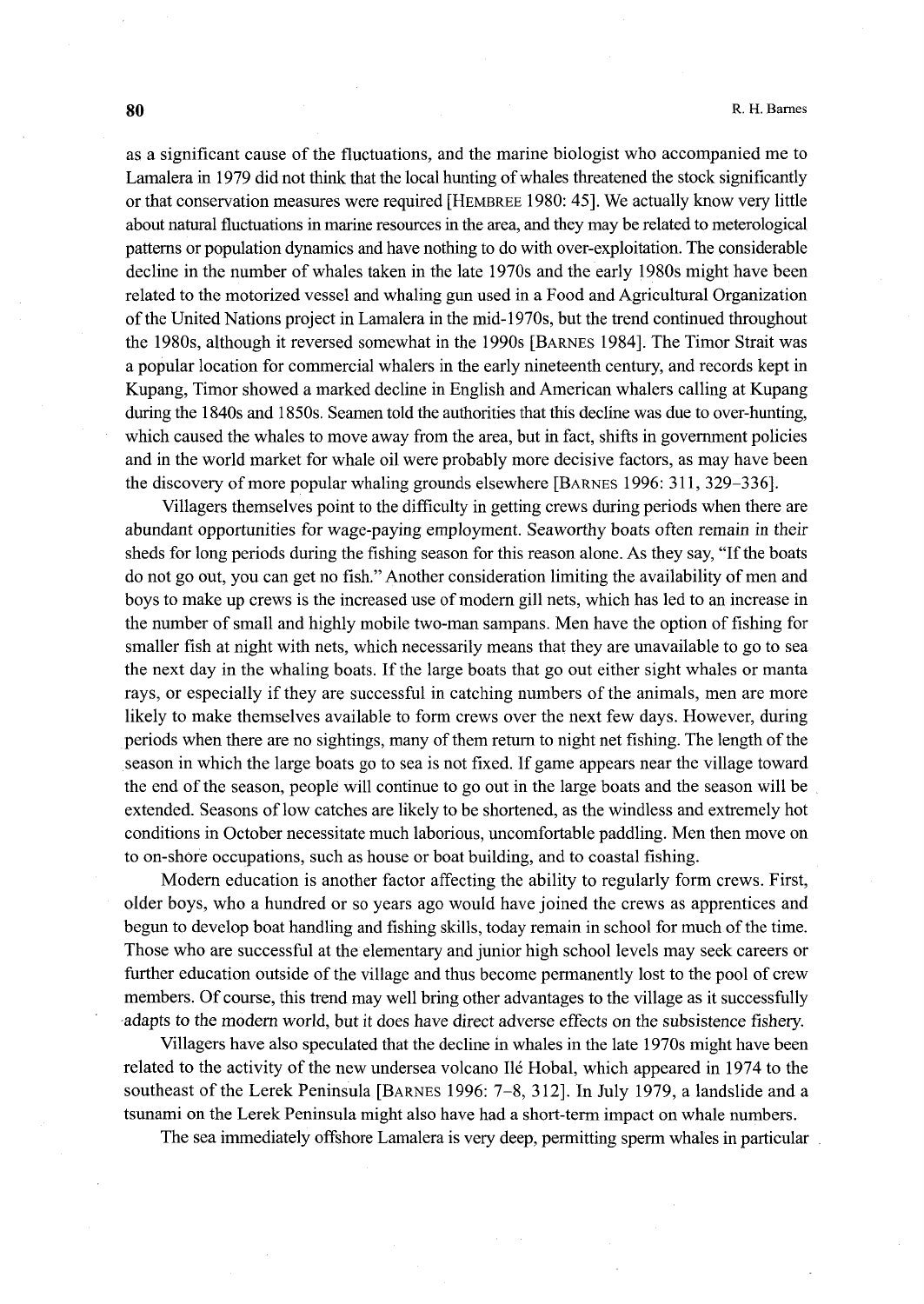Indigenous Use and Management ofWhales and Other Marine Resources in East Flores and Lembata, Indonesia 81

to come quite close to shore, which is why Lamalera is favorably situated for the sperm whale fishery, as opposed to the shallow Java Sea to the north of the island. Sperm whales feed on deep lying squid which are frequent in these waters, but become vulnerable to attack by the boats when they surface to breathe. They are also sensitive to sound, which can carry long distances through water, suggesting the possibility that the noise of undersea volcanic activity or even the noise of motorized ships might affect their behaviour. Villagers know that manta rays feed on plankton and that they come to the surface only when plankton rise to this level. However, it would require biological studies to determine what affects the behavior of plankton and thus the availability of manta rays<sup>2)</sup>. In general, it is difficult to find much scientific information about manta rays, and the fishermen of Lamalera appear to have a much more detailed knowledge about the variety of large (and small) rays than can be obtained from the standard books on sharks and rays [e.g., CoLEMAN 1991; CoMpAGNo et al. 1989; GRziMEK 1973i. In any case, Hembree [1980: 6] notes that, "The seas offLamalera are low to moderate in features related to biological production". He also noted, "If the stock of cetaceans and effect of the fisheries at Lamalera and Lamakera on the stocks is to be clearly understood, more infbmiation will have to be obtained" [HEMBREE 1980: 46]. 'Ib my knowledge, his recommendation that a representative of a suitable organization be stationed in Lamalera to monitor the catch and obtain biological samples has never been carried out.

### 3. RESOURCE USE

The general pattern of resource use is that the villagers harvest the marine resources and prepare them fbr local consumption and fbr bartering to mountain villages in exchange for vegetable foods. Although villagers now have fields (which they lacked in the past) in which they can grow some vegetable foods, and sources of cash income other than the fishery, this basic pattem still obtains. Sharks, fish, tunies, and smaller porpoise are usually consumed fresh, while some small fish are dried. Most products from manta rays, sperm whales, killer whales and other very large marine prey species are dried for later consumption and for barter. The direct bartering of food items rather than payment by cash is maintained in Lamalera in order to provide insurance during periods of crop or fisheries failures. Relationships developed with people with whom one regularly barters food can, to a degree, balance out such fiuctuations in resource availability, although there are limits to which this aim can be achieved.

As Hembree [1980: 45] writes,

"An important consideration is the dependence of the people on cetaceans to supplement a proteinpoor diet during an annual season which normally includes a `petiod of hunger'. Cetaceans are completely utilized and their barter value makes an important contribution for the balanced diet of both the people of Lamalera and the inhabitants of nearby mountain villages."

A giant manta ray may yield a ton or more of edible meat. Unlike the people of Lamakera, who use only the meat, those of Lamalera use every part of the ray. Lamakera inhabitants do not use the cartilage and gills, and its beach is liberally strewn with discarded parts of rays. According to Hembree [1980: 41] the yield from a 9 meter sperm whale is approximately 3.5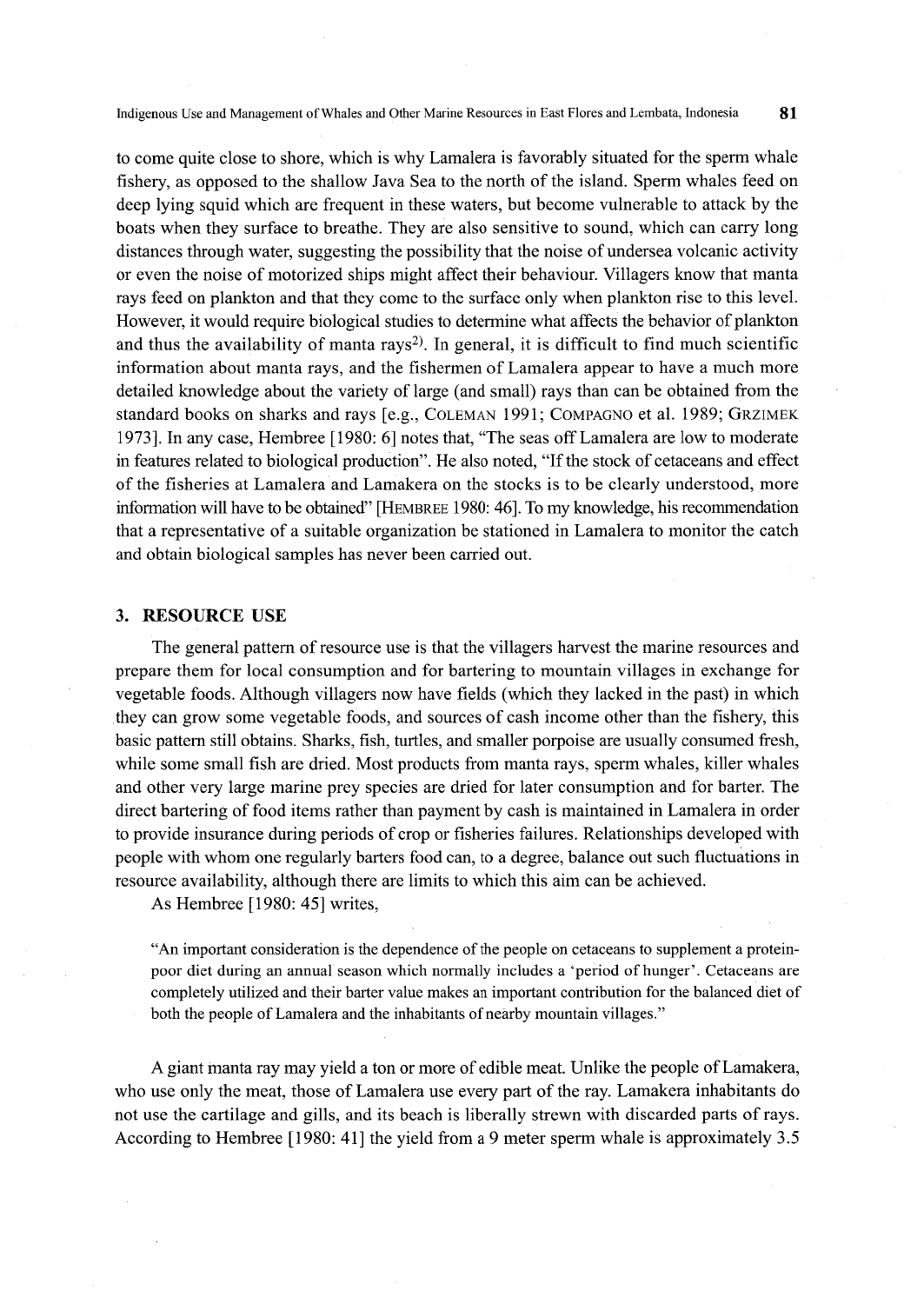tons. Of course, there is a loss of weight through the process of sun-drying the meat. Meat, some blubber and viscera may be eaten fresh or dried. Oil is derived from blubber through drying, although its use in lamps has declined. Viscera are also cleaned and packed in bamboo with salt to ferment, and are consumed in this fermented form. Bones may be boiled with papaya leaves to remove the bitter taste of the latter. Large skull parts are occasionally burned to produce the heat needed to shatter larger boulders in preparation for house construction. In recent years, a world market for spermaceti has significantly increased following a lapse of approximately a century and a half, and the village now contributes to this market [BARNES 1996: 309–310]. It also supplies the local market for shark fins (sold for cash). There is a limited local and tourist market for whale teeth, and ambergris, which is very occasionally found, may be sold on the national market. However, there is cause for concern, given that a sperm whale liver sample contained unacceptably high levels of mercury [HEMBREE 1980: 26-27].

### 4. RESOURCE MANAGEMENT AND CONSERVATION

 While the fishermen are active in fishing and hunting, they are in an essentially passive position regarding the availability of game, as they can seize only those opportunities that present themselves. They do not engage in fish farming, fbr example, and they have no real control over stocks of fish and cetaceans. Thus, it cannot be said that they are active conservationists. On the other hand, they are certainly aware of the international politics concerning commercial whaling, and they do express anxiety about the prospect of animal rights groups disrupting their whaling activities. So far, there have been no such disruptions, although on at least one occasion a tourist ship tried to place itself between a whaling boat and the whale it was pursuing. Their subsistence whaling is not regulated by the Indonesian government and has not, as far as I am aware, drawn the attention of the International Whaling Commission. One of the sons of the man who was responsible for the Menula Belolong, the boat I first went out on in 1970, was appointed Minister for the Environment in the first two cabinets of Abdurrahman Wahid. He may have taken steps in respect to the Taiwanese fishing ships, but if so, I am unaware of the results, if any.

 It is conceivable that an increased use of outboard motors, which considerably enhances the fishermen's ability to chase manta rays and porpoises, might lead to a degree of over-fishing, but I have no evidence that this has happened, and in any case outboard motors are difiicult to maintain given the village's remote location, whereas Lamakera fishermen who use them in considerable numbers, have access to repair facilities across the Solor Strait in Waiwerang, Adonara, or ifnecessary, in the town ofLarantuka, Flores. Lamakera villagers sell large quantities of manta ray meat in the market in Waiwerang. From the point of view of conservation, their failure to utilize the whole carcass compares unfavorably with the residents of Lamalera.

 The illegal use of explosives for harvesting fish takes place elsewhere, and I have been informed that the people of Lamalera do not indulge in this practice. Furthermore, they have apparently successfu11y discouraged people from elsewhere coming to the area and using explosives to harvest marine resources.

Although there may be no overt steps taken toward the conservation of marine resources in the modern sense, there are aspects of local culture which may, to an extent, have comparable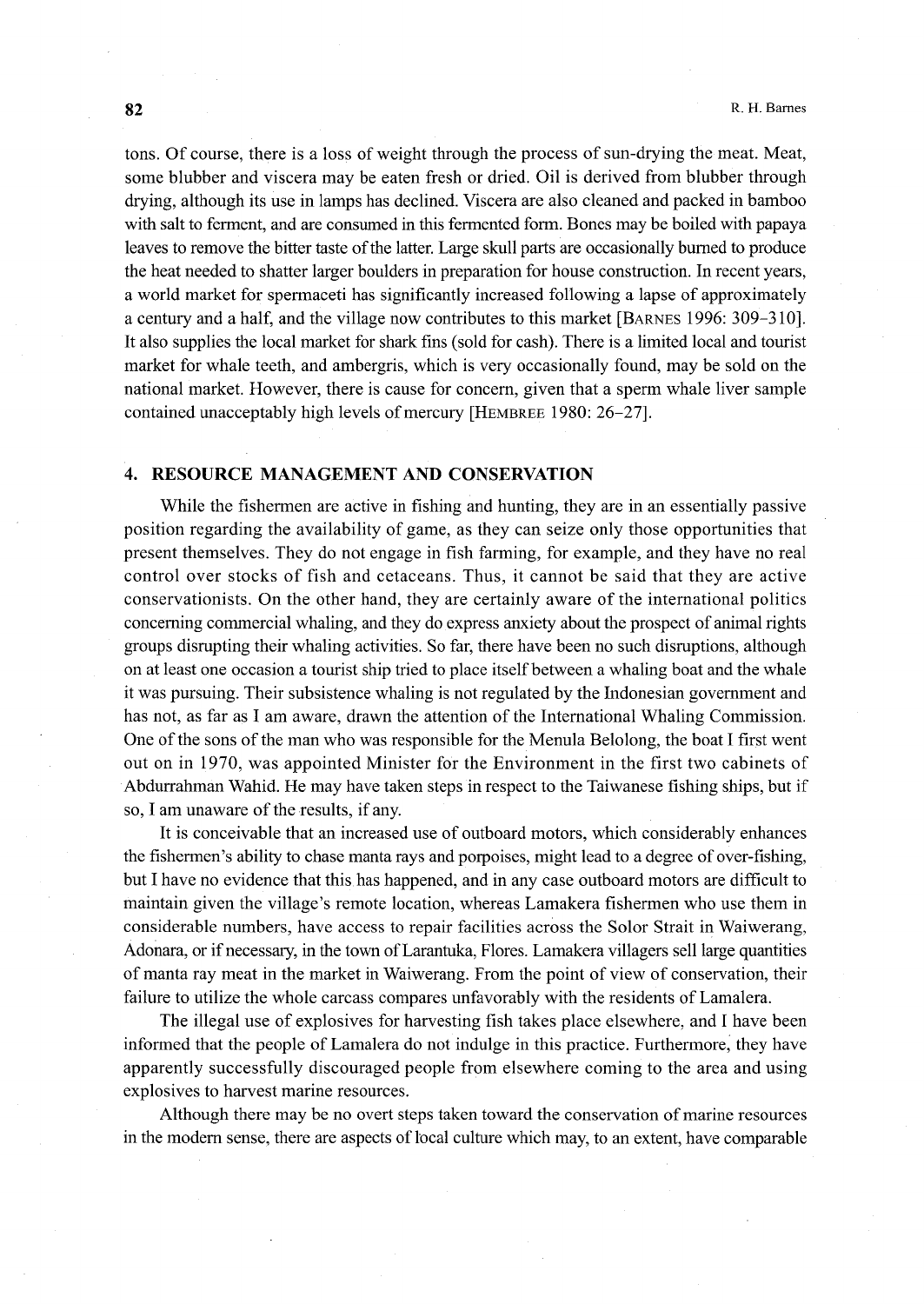Indigenous Use and Management of Whales and Other Marine Resources in East Flores and Lembata, Indonesia 83

consequences. The boats are regarded as living beings, and they are directly related to the ancestors, who have a controlling influence over success or failure in the fishery and over good luck or misfortune. They believe that any form of dissention or misbehavior will result in failure in catching marine resources. I have given severa} such examples elsewhere [BARNEs 1996: 299-300]. In particular, disagreements about the size ofindividual shares are believed to have an immediate effect such that the boat crew will have no success until a ceremony has been conducted in the clan hbuse associated with the boat. If old people fight while the boat is at sea or ifchildren are rowdy in the dwelling associated with the boat, the boat's crew will be unsuccessfu1 in the fishery} even ifgame is abundant and other boats are successful. Even losing a harpoon at sea can mean that a boat will be unsuccessfu1.

Severe injury to members of the crew is also believed to affect the crew's success. In 1997, a harpooner's arrn became entangled in the hampoon rope and he was pulled out ofthe boat and underwater. He was rescued, but had to have his arm amputated. This accident occurred on a day in which the fleet captured seven whales, normally an unusually fortunate event. However, because of the accident, the village was unable to take any more whales for the rest of the year. In 1995, one of the seaworthy boats, which had been used consistently over the previous decades, did not go to sea at all because one of its members was accused ofa murder within his family. This accusation had not been resolved in 1995 (and still remains unresolved), and accordingly the boat crew was unable to hold the appropriate ceremony to appease the ancestors, which was necessary for a successfu1 return to the sea.

 In some years, toward the end of the season, some boats stock up on provisions and sail to the south end of the Flores Strait between Flores and Solor, where they camp on the beach near Lewotobi. This is often a very favorable location for hunting manta rays at that time of year, although in 1 995 they did not make this trip because rays remained abundant near Lamalera. Lewotobi men also harpoon manta rays and porpoises, but not whales, and they build small boats only. This location is also favored by people from Lamakera, who hunt rays there at any time of the year. Unlike the people of Lamalera, however, they have no camping rights on shore (a right Lamalera acquired by helping Lewotobi in a war). However, because the Lamakera boats are equipped with outboard motors, they can easily travel back and forth between this area and their village.

While at Lewotobi, the people from Lamalera refrain from hunting sperm whales, for fear ofdamaging their boats so far from home; they also refrain from hunting on the journey to and from Lewotobi, given that the boats are heavily laden during these trips. However, one exception was brought to my attention. Sometime between 1910 and 1920, a harpooner named Boli Lapaq ofthe Sinu Langu section ofthe clan Lela Ona was planning to take a boat named Olemau to Lewotobi and asked a native priest from the nearby village of Lewotala to hold a ceremony to keep the boat and crew safe and ensure success in the hunt. The priest told them that Boli Lapaq would harpoon a whale the next day, as they were leaving for Lewotobi. The harpooner did not believe him. The priest replied that if Boli Lapaq did not harpoon a whale, he would give him an elephant tusk. On the other hand, if Boli Lapaq did harpoon a whale, he owed the priest an elephant tusk. The next day Boli Lapaq and his crew arrived at the strait between the islands of Lembata and Solor, where they encountered a school of whales, which were rolling around and acting quite tame. The harpooner took this as an omen and wanted to harpoon one of the whales, but the other crew members tried to stop him. They were concerned that they would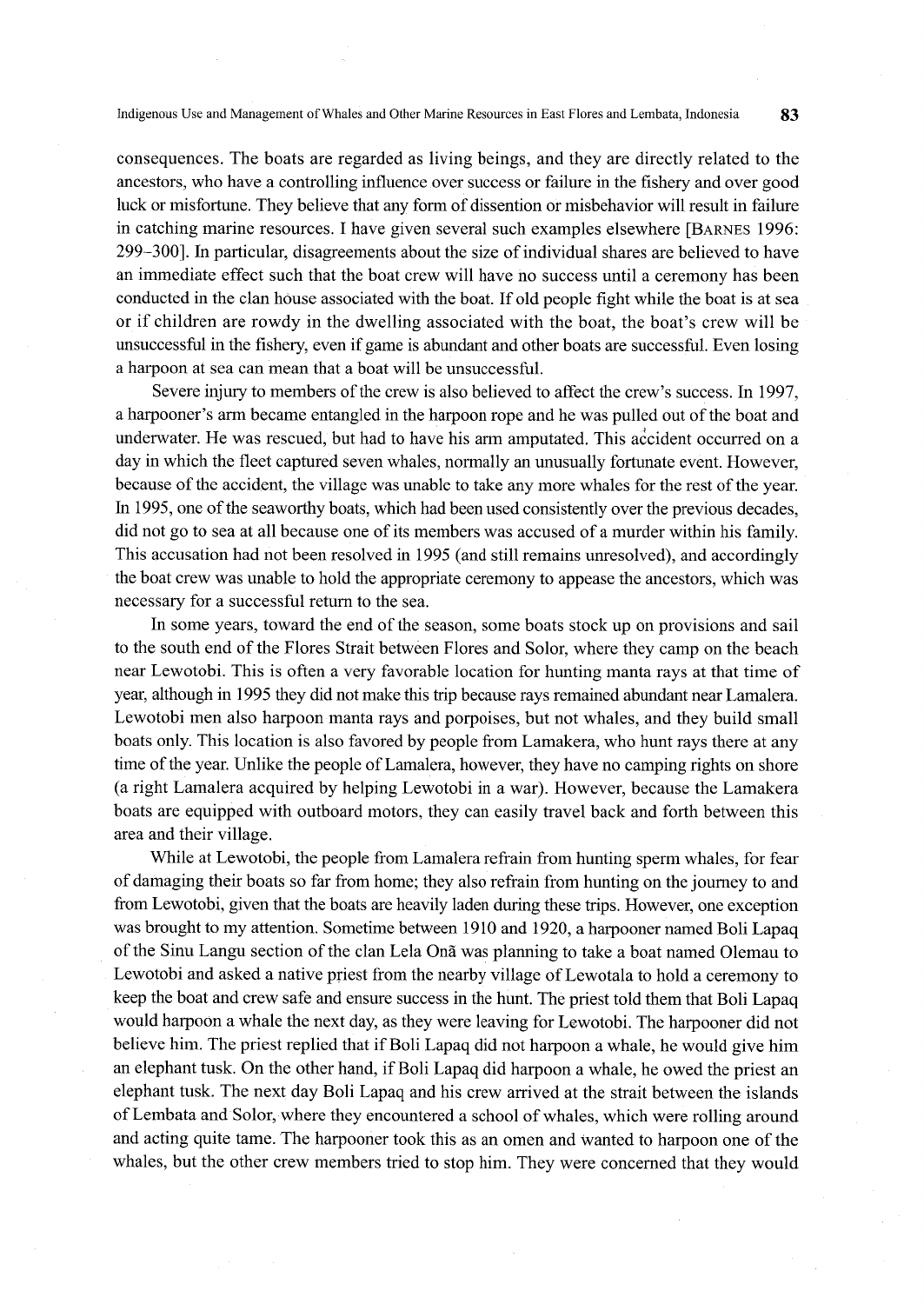lose their provisions, pots and plates if the boat was damaged or capsized. Finally, a whale surfaced near the harpooning platform and rolled over, presenting the spot under its flipper where it is most vulnerable. The harpooner struck it there, penetrating the heart and killing it instantly. The crew asked if they should turn back. The harpooner refused, stating instead that they would take it to Lewotobi and present a portion of the head to the lord of the land. The lord of the land of Lewotobi was traditionally given a portion of the catch made by the Lamalera boats while they are there, and in this case they gave him the section which in Lamalera would have gone to the lord of the land there.

## 5. CONCLUSION

Conservation is of direct interest to the fishermen and whalers of Lamalera in so far as it involves protecting their resources from indiscriminate fishing with longlines by Taiwanese ships or by using explosives to kill fish by people from outside the region. The management of resources otherwise is simply a matter of taking advantage of whatever resources are present within reach of their boats (large and small) by hunting and fishing. When the whaling season ends and if fish are scarce in the vicinity of Lamalera, they will travel farther afield to fish. In October and April it is common for individuals to travel up the coast to Bobu in central Lembata to camp and fish with lines or spearguns. Others travel to Mingar to the west and even to the town of Lewoleba on the north coast, where they have relatives with whom they can stay. Organized crews using the larger boats may travel to Lewotobi on the southeast coast ofFlores, where they stay for several weeks; and in the past such groups went to Duli on the south coast ofPantar [BARNEs 1996: l77-178, 313-322]. When the fishery fails, they must seek other, shore-based, occupations. There is generally an abundance of smaller game near the shore, however, which usually provides them with the resources they need when larger game is not availahle. Since the Indonesian government does not directly concern itselfwith the conservation ofthe game animals the residents ofLamalera hunt, the question of dual management does not arise.

### **NOTES**

- l) I ceased to collect data systematically on Lamalera's annual catch after the publication of my book in 1996, and my trips to the region in 1996, 1998, 1999 and 2000-2001 had different objectives. The post-1995 information I present here was gathered casually in conversations with friends from the .village.
- 2) Some relevant considerations may be found in the contribution by Kenneth Ruddle in this volume.

#### **REFERENCES**

BADAN, Pusat Statistik

1998 Flores Timur Dalam Angka 1997. Larantuka, Flores, Indonesia: Badan Pusat Statistik